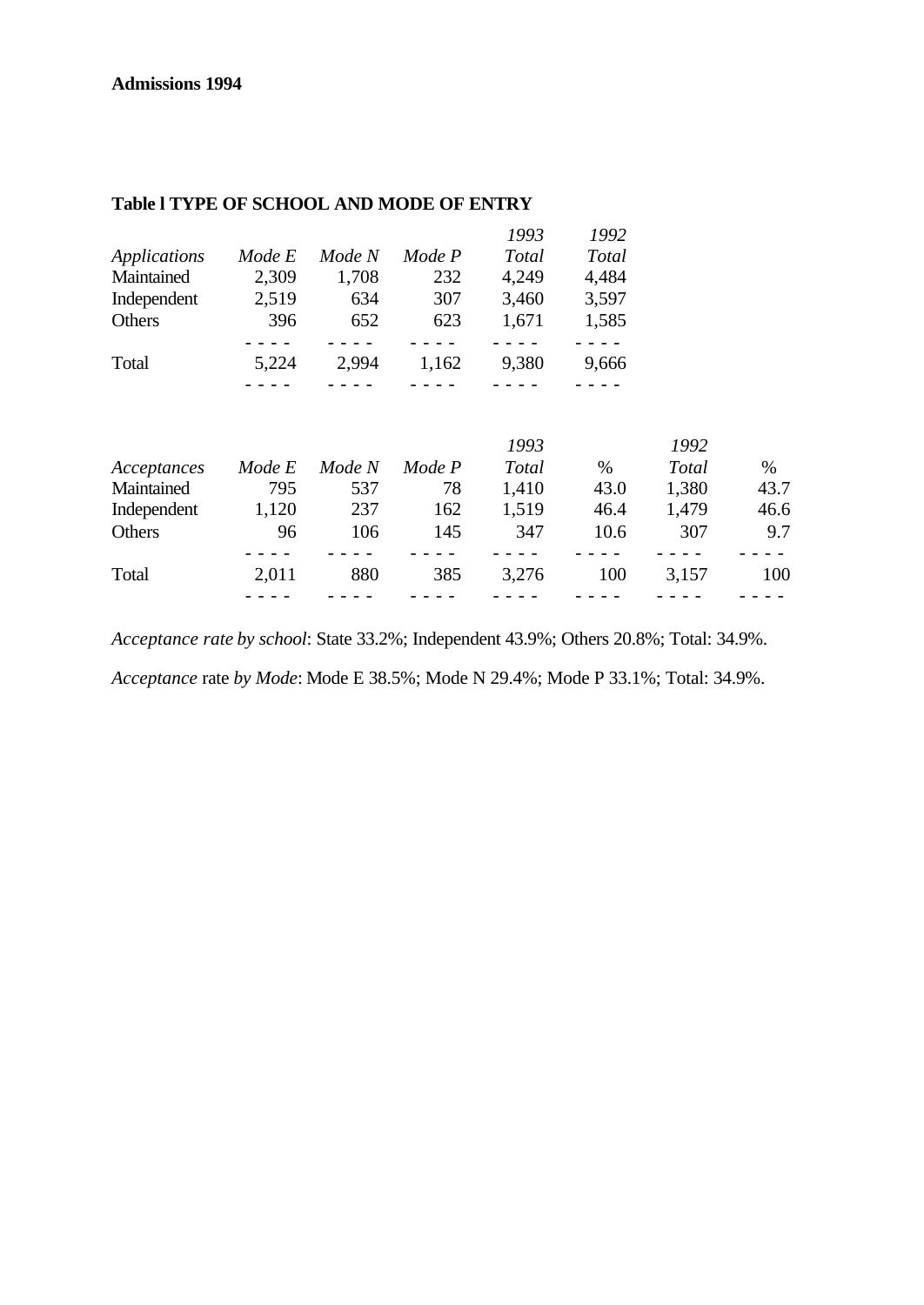## **Table 2 NUMBER AND PERCENTAGE OF APPLICATIONS AND ACCEPTANCES OF CANDIDATES BY REGION OF DOMICILE**

|       |                     |       |       | Total No. of        |                   |  |
|-------|---------------------|-------|-------|---------------------|-------------------|--|
|       |                     |       |       | Candidates accepted |                   |  |
|       | <b>Applications</b> |       |       |                     | through UCCA 1992 |  |
| No.   | $\%$                | No.   | $\%$  | No.                 | %                 |  |
| 234   | 2.5                 | 85    | 2.6   | 4,380               | 3.4               |  |
| 896   | 9.6                 | 315   | 9.6   | 13,561              | 10.5              |  |
| 506   | 5.4                 | 198   | 6.0   | 8,670               | 6.7               |  |
| 369   | 3.9                 | 140   | 4.3   | 6,642               | 5.1               |  |
| 690   | 7.4                 | 228   | 6.9   | 8,865               | 6.8               |  |
| 262   | 2.8                 | 110   | 3.4   | 3,795               | 2.9               |  |
| 1,027 | 10.9                | 382   | 11.7  | 14,217              | 11.0              |  |
| 2,713 | 28.9                | 1,021 | 31.2  | 24,953              | 19.3              |  |
| 972   | 10.4                | 347   | 10.6  | 9,611               | 7.4               |  |
| 376   | 4.0                 | 102   | 3.1   | 5,606               | 4.3               |  |
| 228   | 2.4                 | 90    | 2.7   | 11,540              | 8.9               |  |
| 145   | 1.5                 | 59    | 1.8   | 6,136               | 4.7               |  |
| 962   | 10.3                | 199   | 6.1   | 11,674              | 9.0               |  |
|       |                     |       |       |                     |                   |  |
|       |                     |       |       |                     | 100               |  |
|       | 9,380               | 100   | 3,276 | Acceptances<br>100  | 129,650           |  |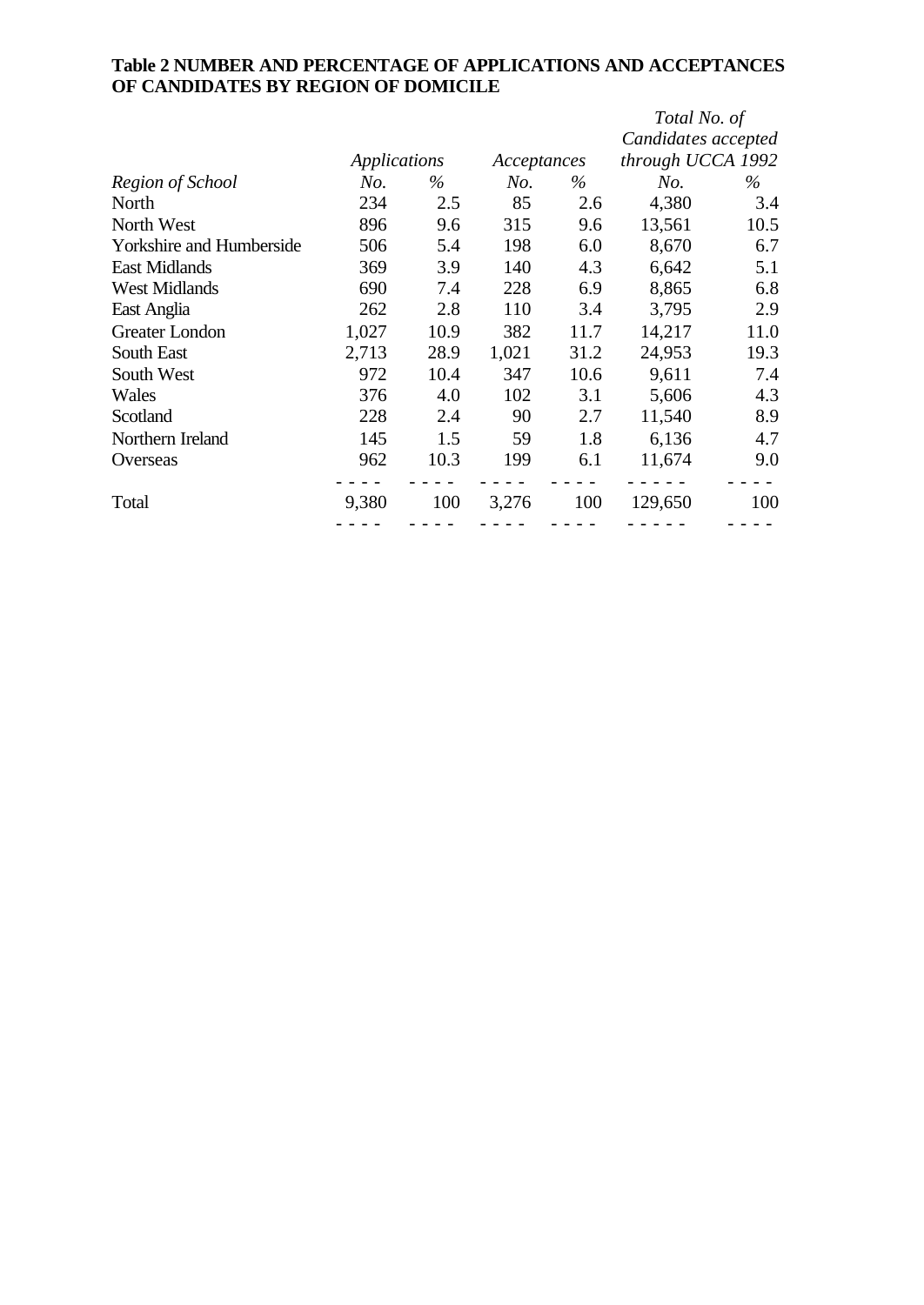#### **Table 3 A-LEVEL SCORES OF MODE P AND MODE N ACCEPTANCES**

|                | Scores of      | <b>Scores Required</b> |
|----------------|----------------|------------------------|
| <b>UCCA</b>    | Post-A Level   | by Pre-A Level         |
| <b>Score</b>   | Acceptances    | Mode N Acceptances     |
| 30             | 169            | 85                     |
| 28             | 52             | 510                    |
| 26             | 18             | 65                     |
| 24             | 7              | 3                      |
| 22             | $\mathfrak s$  |                        |
| 20             | $\overline{2}$ | $\mathbf{1}$           |
| 18             |                |                        |
| 16             |                |                        |
| 14             |                |                        |
| 12             |                |                        |
| 10             | $\mathbf{1}$   |                        |
| Below 10       |                |                        |
|                |                |                        |
| Total          | 254            | 664                    |
| 2(EE)          |                | 22                     |
|                |                |                        |
|                | 254            | 686                    |
| Two As         | 24             | 41                     |
|                |                |                        |
| Total: Post-A  | 278            | 727                    |
| Non GCE Quals. | 107            | 153                    |
|                |                |                        |
| Total          | 385            | 880                    |
|                |                |                        |
|                |                |                        |

Included in the 169 Post-A level Acceptances with a score of 30, are 89 who either took more than 3 A levels or a combination of A and AS Level subjects and achieved a score over 30.

(The A level scoring system is as follows:

A level grade  $A = 10$ ,  $B = 8$ ,  $C = 6$ ,  $D = 4$ ,  $E = 2$ ,

AS level grade  $A = 5$ ,  $B = 4$ ,  $C = 3$ ,  $D = 2$ , and  $E = 1$ .)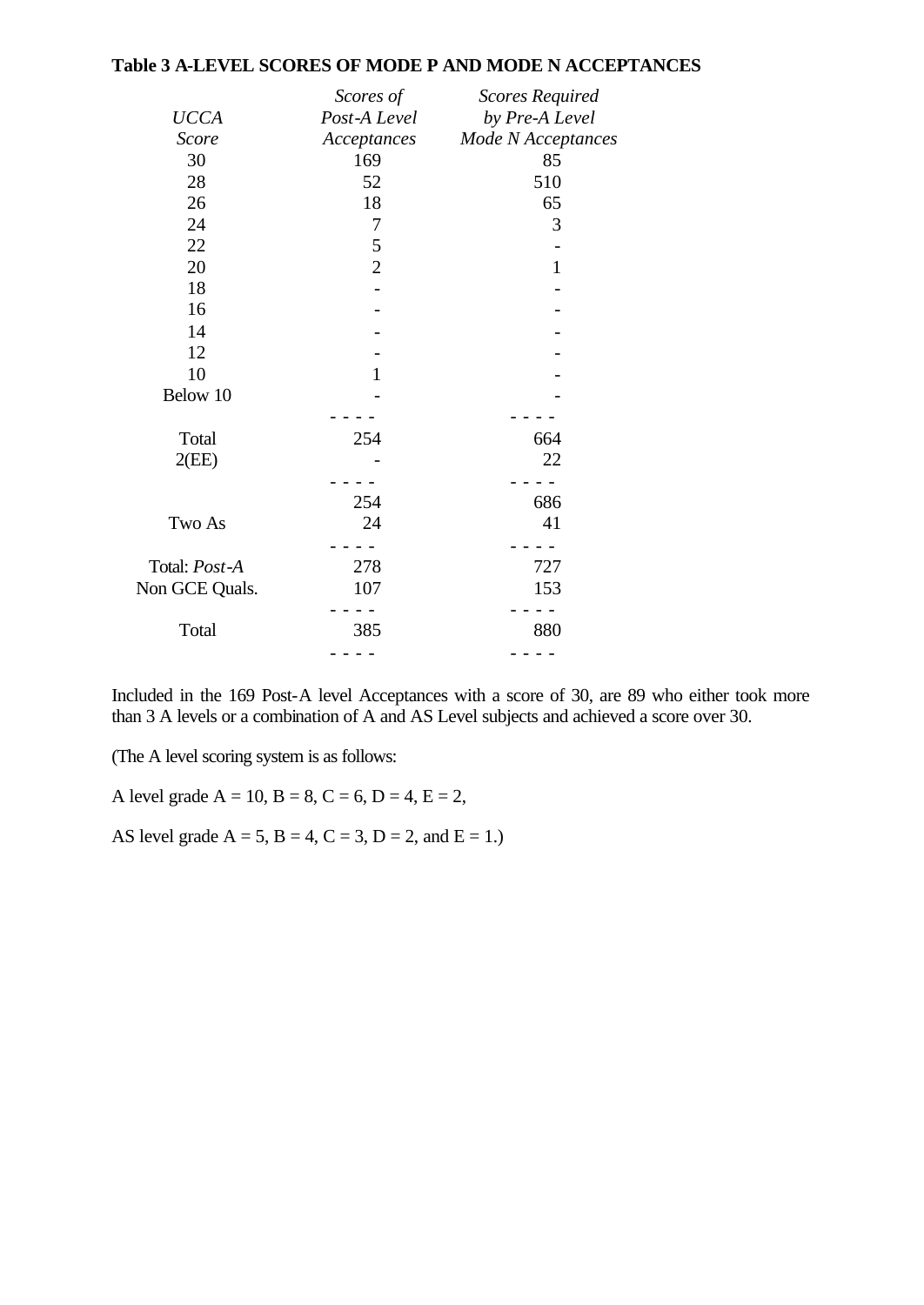#### **Table 3A 1993 ENTRY BY A-LEVEL SCORE**

The table below gives the A-level scores achieved by those students who entered Oxford in October 1993.

2,818 of the new entrants held qualifications in three A-level subjects. 284 had completed their A levels before they applied, the remaining 2,534 gained their places before taking A levels in the summer of 1993.

#### $(A$ -level grades:  $A = 10$ ,  $B = 8$ ,  $C = 6$ ,  $D = 4$ ,  $E = 2$ )

 $(AS-level grades: A = 5, B = 4, C = 3, D = 2, E = 1)$ 

|               | Post-A level |      | Pre-A level |      | Total 1993 intake |      |
|---------------|--------------|------|-------------|------|-------------------|------|
| A-level Score | Total        | $\%$ | Total       | $\%$ | Total             | %    |
| AAA 30        | 181          | 63.7 | 1,481       | 58.4 | 1,662             | 59.0 |
| 28            | 53           | 18.7 | 525         | 20.7 | 578               | 20.5 |
| 26            | 25           | 8.8  | 249         | 9.8  | 274               | 9.7  |
| 24            | 10           | 3.5  | 141         | 5.6  | 151               | 5.4  |
| 22            | 7            | 2.5  | 66          | 2.6  | 73                | 2.6  |
| 20            | 3            | 1.0  | 35          | 1.4  | 38                | 1.3  |
| 18            | $\{0\}$      |      | 22          |      | 22                |      |
|               |              |      |             |      |                   |      |
| 16            | $1\}$        |      | $11$ }      |      | 12                |      |
|               |              |      |             |      |                   |      |
| 14            | $3\}$        | 1.8  | $2\}$       | 1.5  | 5                 | 1.5  |
|               |              |      |             |      |                   |      |
| 12            | $ 0\rangle$  |      | $2\}$       |      | 2)                |      |
|               |              |      |             |      |                   |      |
| Below 12      | $1\}$        |      | $\{0\}$     |      | $1\}$             |      |
|               | 284          | 100  | 2,534       | 100  | 2,818             | 100  |
|               |              |      |             |      |                   |      |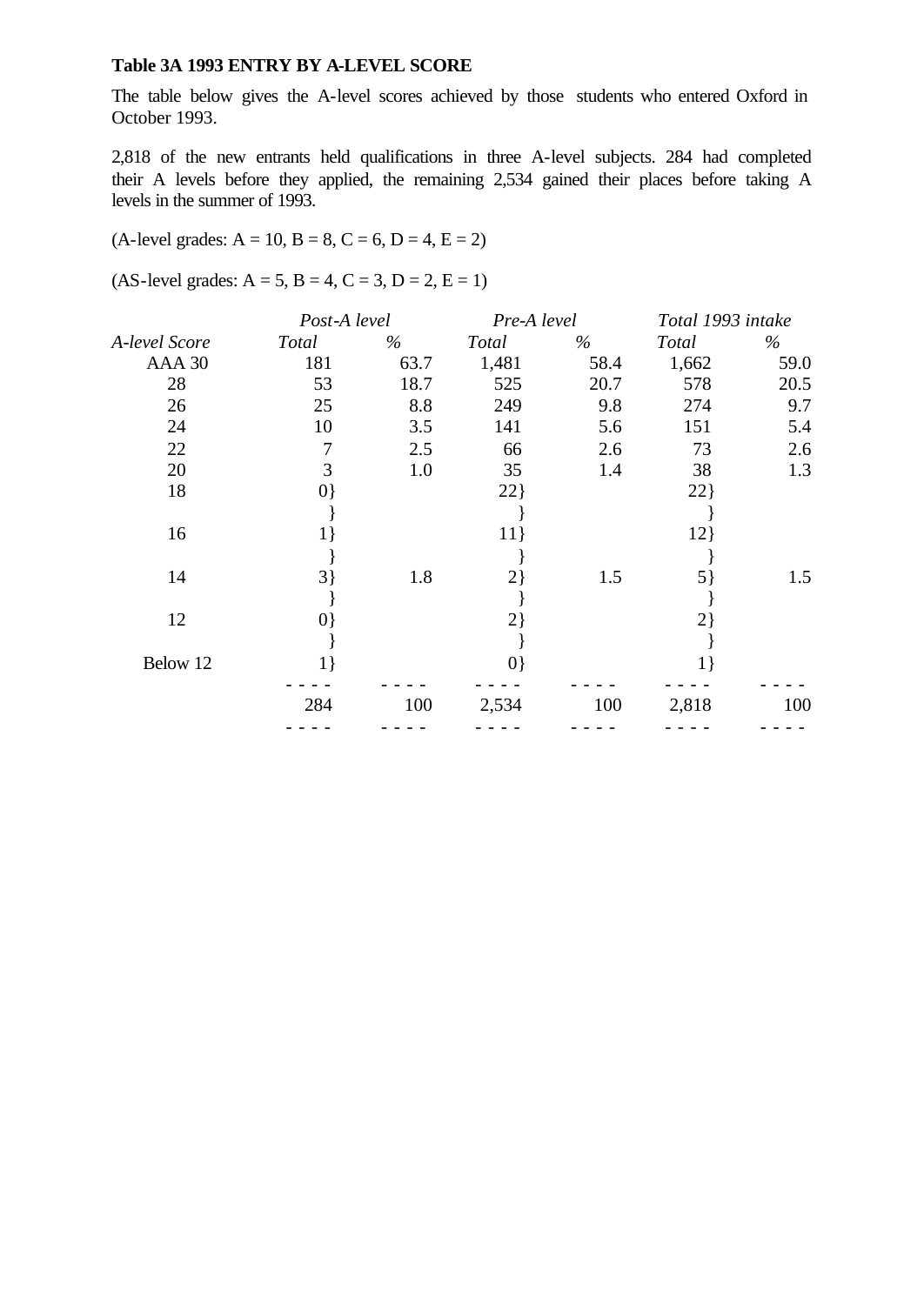### **Table 4 NUMBER AND PERCENTAGE OF ACCEPTANCES BY GCE EXAMINATION BOARD**

|                                        |             |      | Total A level   |      |  |
|----------------------------------------|-------------|------|-----------------|------|--|
|                                        | Acceptances |      | candidates 1994 |      |  |
| <b>Examination Board</b>               | No.         | $\%$ | No.             | $\%$ |  |
| Oxford and Cambridge                   | 609         | 20.6 | 27,138          | 4.8  |  |
| Cambridge                              | 437         | 14.8 | 57,177          | 10.2 |  |
| Oxford                                 | 204         | 6.9  | 38,192          | 6.8  |  |
| London                                 | 690         | 23.4 | 136,900         | 24.3 |  |
| Northern (formerly JMB)                | 666         | 22.6 | 87,021          | 15.5 |  |
| Welsh                                  | 76          | 2.6  | 14,792          | 2.6  |  |
| Associated                             | 270         | 9.1  | 201,269         | 35.8 |  |
|                                        |             |      |                 |      |  |
| Total                                  | 2,952       | 100  | 562,489         | 100  |  |
|                                        |             |      |                 |      |  |
| Scottish<br>Northern Ireland<br>Others | 324         |      |                 |      |  |

In Table 4 one Board is assigned to each candidate. Where candidates have taken A levels with more than one Board, they are assigned to the Board with which they took the majority of their subjects; and if candidates took the same number of A levels with each of several Boards, they are assigned to the Board first named on their form.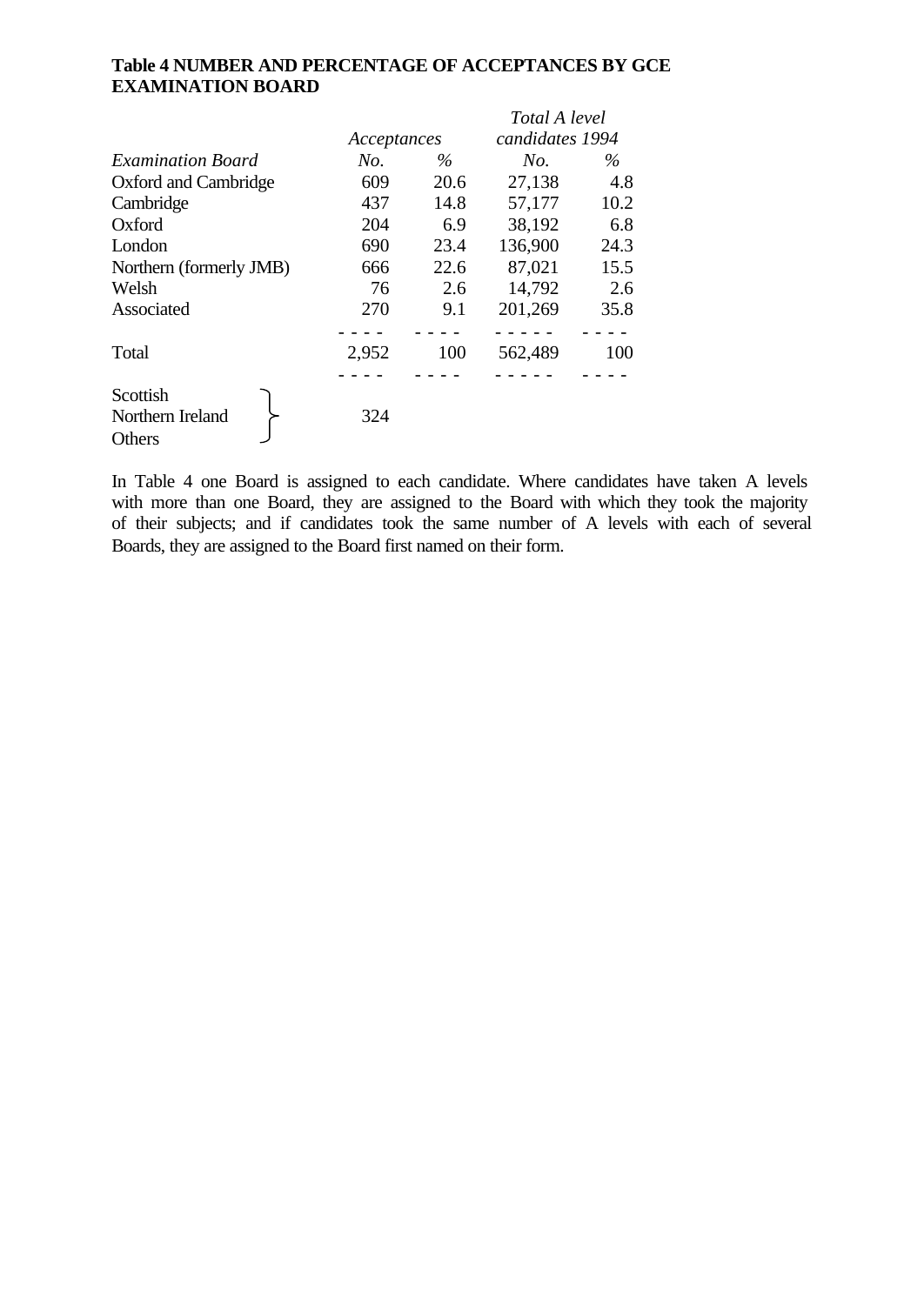# **Table 5 NUMBER OF APPLICATIONS AND ACCEPTANCES BY FACULTY**

|                                         |               |                                                                                                                                                                                                                           |                                      |                          | % Places to             |                                                                                                                                                                                                                                                                                                                                                                                                                                                |
|-----------------------------------------|---------------|---------------------------------------------------------------------------------------------------------------------------------------------------------------------------------------------------------------------------|--------------------------------------|--------------------------|-------------------------|------------------------------------------------------------------------------------------------------------------------------------------------------------------------------------------------------------------------------------------------------------------------------------------------------------------------------------------------------------------------------------------------------------------------------------------------|
|                                         |               | <b>Applications</b>                                                                                                                                                                                                       | Acceptances                          |                          | <b>Applications</b>     |                                                                                                                                                                                                                                                                                                                                                                                                                                                |
| Arts                                    | 1993          | 1992                                                                                                                                                                                                                      | 1993                                 | 1992                     | 1993                    | 1992                                                                                                                                                                                                                                                                                                                                                                                                                                           |
| Ancient and Modern History              | 39            | 54                                                                                                                                                                                                                        | 19                                   | 18                       | 48.7                    | 33.3                                                                                                                                                                                                                                                                                                                                                                                                                                           |
| Archaeology and Anthropology            | 57            | 44                                                                                                                                                                                                                        | 20                                   | 12                       | 35.1                    | 27.3                                                                                                                                                                                                                                                                                                                                                                                                                                           |
| Classics                                | 191           | 196                                                                                                                                                                                                                       | 134                                  | 122                      | 70.2                    | 62.2                                                                                                                                                                                                                                                                                                                                                                                                                                           |
| Classics and English                    | 13            | 22                                                                                                                                                                                                                        | $\tau$                               | 6                        | 53.9                    | 27.3                                                                                                                                                                                                                                                                                                                                                                                                                                           |
| <b>Classics and Modern Languages</b>    | 20            | 26                                                                                                                                                                                                                        | 13                                   | 10                       | 65.0                    | 38.5                                                                                                                                                                                                                                                                                                                                                                                                                                           |
| <b>Economics and Management</b>         | 289           |                                                                                                                                                                                                                           | 22                                   |                          | 7.6                     |                                                                                                                                                                                                                                                                                                                                                                                                                                                |
| English                                 | 998           | 1,113                                                                                                                                                                                                                     | 268                                  | 260                      | 26.9                    | 23.4                                                                                                                                                                                                                                                                                                                                                                                                                                           |
| <b>English and Modern Languages</b>     | 86            | 89                                                                                                                                                                                                                        | 24                                   | 21                       | 27.9                    | 23.6                                                                                                                                                                                                                                                                                                                                                                                                                                           |
| Fine Art                                | 166           | 175                                                                                                                                                                                                                       | 22                                   | 20                       | 13.3                    | 11.4                                                                                                                                                                                                                                                                                                                                                                                                                                           |
| Geography                               | 290           | 322                                                                                                                                                                                                                       | 109                                  | 105                      | 37.6                    | 32.6                                                                                                                                                                                                                                                                                                                                                                                                                                           |
| Law                                     | 955           | 972                                                                                                                                                                                                                       | 266                                  | 256                      | 27.9                    | 26.3                                                                                                                                                                                                                                                                                                                                                                                                                                           |
| Law with Law Studies in Europe          | 222           | 254                                                                                                                                                                                                                       | 20                                   | 15                       | 9.0                     | 5.9                                                                                                                                                                                                                                                                                                                                                                                                                                            |
| Mathematics and Philosophy              | 58            | 46                                                                                                                                                                                                                        | 22                                   | 17                       | 37.9                    | 36.9                                                                                                                                                                                                                                                                                                                                                                                                                                           |
| <b>Modern History</b>                   | 759           | 921                                                                                                                                                                                                                       | 276                                  | 298                      | 36.4                    | 32.3                                                                                                                                                                                                                                                                                                                                                                                                                                           |
| Modern History and Economics            | 33            | 35                                                                                                                                                                                                                        | 10                                   | $\mathbf{2}$             | 30.3                    | 5.7                                                                                                                                                                                                                                                                                                                                                                                                                                            |
| Modern History and English              | 80            | 84                                                                                                                                                                                                                        | 15                                   | 8                        | 18.7                    | 9.5                                                                                                                                                                                                                                                                                                                                                                                                                                            |
| Modern History and Modern Languages     | 71            | 69                                                                                                                                                                                                                        | 31                                   | 23                       | 43.7                    | 33.3                                                                                                                                                                                                                                                                                                                                                                                                                                           |
| <b>Modern Languages</b>                 | 437           | 469                                                                                                                                                                                                                       | 208                                  | 225                      | 47.6                    | 48.0                                                                                                                                                                                                                                                                                                                                                                                                                                           |
| Music                                   | 110           | 121                                                                                                                                                                                                                       | 54                                   | 56                       | 49.1                    | 46.3                                                                                                                                                                                                                                                                                                                                                                                                                                           |
| <b>Oriental Studies</b>                 | 97            | 98                                                                                                                                                                                                                        | 45                                   | 51                       | 46.4                    | 52.0                                                                                                                                                                                                                                                                                                                                                                                                                                           |
| Philosophy and Modern Languages         | 53            | 69                                                                                                                                                                                                                        | 20                                   | 16                       | 37.7                    | 23.2                                                                                                                                                                                                                                                                                                                                                                                                                                           |
| Philosophy and Theology                 | 71            | 45                                                                                                                                                                                                                        | 27                                   | 23                       | 38.0                    | 51.1                                                                                                                                                                                                                                                                                                                                                                                                                                           |
| Physics and Philosophy                  | 50            | 52                                                                                                                                                                                                                        | 18                                   | 19                       | 36.0                    | 36.5                                                                                                                                                                                                                                                                                                                                                                                                                                           |
| <b>PPE</b>                              | 912           | 998                                                                                                                                                                                                                       | 299                                  | 309                      | 32.8                    | 30.9                                                                                                                                                                                                                                                                                                                                                                                                                                           |
| Theology                                | 68            | 87                                                                                                                                                                                                                        | 44                                   | 44                       | 64.7                    | 50.6                                                                                                                                                                                                                                                                                                                                                                                                                                           |
|                                         |               |                                                                                                                                                                                                                           |                                      |                          |                         |                                                                                                                                                                                                                                                                                                                                                                                                                                                |
| <b>Total Arts</b>                       | 6,125         | 6,361                                                                                                                                                                                                                     | 1,993                                | 1,936                    | 32.5                    | 30.4                                                                                                                                                                                                                                                                                                                                                                                                                                           |
| <b>Sciences</b>                         |               |                                                                                                                                                                                                                           |                                      |                          |                         |                                                                                                                                                                                                                                                                                                                                                                                                                                                |
| Biochemistry                            | 127           | 126                                                                                                                                                                                                                       | 86                                   | 84                       | 67.7                    | 66.7                                                                                                                                                                                                                                                                                                                                                                                                                                           |
| <b>Biological Sciences</b>              | 191           | 173                                                                                                                                                                                                                       | 97                                   | 97                       | 50.7                    | 56.1                                                                                                                                                                                                                                                                                                                                                                                                                                           |
| Chemistry                               | 282           | 353                                                                                                                                                                                                                       | 185                                  | 188                      | 65.6                    | 53.2                                                                                                                                                                                                                                                                                                                                                                                                                                           |
| Computation                             | 31            |                                                                                                                                                                                                                           | 13                                   | $\overline{\phantom{a}}$ | 41.9                    |                                                                                                                                                                                                                                                                                                                                                                                                                                                |
| Earth Sciences (Geology)                | 45            | 49                                                                                                                                                                                                                        | 35                                   | 32                       | 77.8                    | 65.3                                                                                                                                                                                                                                                                                                                                                                                                                                           |
| <b>Engineering Science</b>              | 324           | 304                                                                                                                                                                                                                       | 123                                  | 124                      | 38.0                    | 40.8                                                                                                                                                                                                                                                                                                                                                                                                                                           |
| <b>Engineering and Computer Science</b> | 60            | 46                                                                                                                                                                                                                        | 25                                   | 18                       | 41.7                    | 39.1                                                                                                                                                                                                                                                                                                                                                                                                                                           |
| Engineering, Economics, and Management  | 106           | 93                                                                                                                                                                                                                        | 28                                   | 18                       | 26.4                    | 19.4                                                                                                                                                                                                                                                                                                                                                                                                                                           |
| <b>Engineering and Materials</b>        | 13            | $\overline{7}$                                                                                                                                                                                                            | 8                                    | 6                        | 61.5                    | 85.7                                                                                                                                                                                                                                                                                                                                                                                                                                           |
| <b>Experimental Psychology</b>          | 145           | 156                                                                                                                                                                                                                       | 53                                   | 52                       | 36.6                    | 33.3                                                                                                                                                                                                                                                                                                                                                                                                                                           |
| <b>Human Sciences</b>                   | 102           | 93                                                                                                                                                                                                                        | 39                                   | 33                       | 38.2                    | 35.5                                                                                                                                                                                                                                                                                                                                                                                                                                           |
| Mathematics                             | 451           | 495                                                                                                                                                                                                                       | 207                                  | 195                      | 45.9                    | 39.4                                                                                                                                                                                                                                                                                                                                                                                                                                           |
| Mathematics and Computation             | 73            | 85                                                                                                                                                                                                                        | 34                                   | 32                       | 46.6                    | 37.6                                                                                                                                                                                                                                                                                                                                                                                                                                           |
| Medicine                                | 639           | 634                                                                                                                                                                                                                       | 97                                   | 101                      | 15.2                    | 15.9                                                                                                                                                                                                                                                                                                                                                                                                                                           |
| Metallurgy and MEM                      | 34            | 16                                                                                                                                                                                                                        | 29                                   | 14                       | 85.3                    | 87.5                                                                                                                                                                                                                                                                                                                                                                                                                                           |
| Physics                                 | 454           | 489                                                                                                                                                                                                                       | 169                                  | 174                      | 37.2                    | 35.6                                                                                                                                                                                                                                                                                                                                                                                                                                           |
| Physiological Sciences                  | 26            | 37                                                                                                                                                                                                                        | 13                                   | 12                       | 50.0                    | 32.4                                                                                                                                                                                                                                                                                                                                                                                                                                           |
| <b>PPP</b>                              | 152           | 149                                                                                                                                                                                                                       | 42                                   | 41                       | 27.6                    | 27.5                                                                                                                                                                                                                                                                                                                                                                                                                                           |
|                                         | $\sim$ $\sim$ | - - - -                                                                                                                                                                                                                   | $   -$                               | $- - - -$                | $- - - -$               | $ -$                                                                                                                                                                                                                                                                                                                                                                                                                                           |
| <b>Total Sciences</b>                   | 3,255         | 3,305                                                                                                                                                                                                                     | 1,283                                | 1,221                    | 39.4                    | 36.9                                                                                                                                                                                                                                                                                                                                                                                                                                           |
| Total                                   | $- - -$       |                                                                                                                                                                                                                           | - - - - -<br>9,380 9,666 3,276 3,157 | $- - - -$                | 34.9                    | 32.7                                                                                                                                                                                                                                                                                                                                                                                                                                           |
|                                         | $- - -$       | $\frac{1}{2} \left( \frac{1}{2} \left( \frac{1}{2} \right) - \frac{1}{2} \left( \frac{1}{2} \right) \right) + \frac{1}{2} \left( \frac{1}{2} \left( \frac{1}{2} \right) - \frac{1}{2} \left( \frac{1}{2} \right) \right)$ |                                      |                          | $\omega$ in $\omega$ in | $\frac{1}{2} \left( \frac{1}{2} \right) \frac{1}{2} \left( \frac{1}{2} \right) \frac{1}{2} \left( \frac{1}{2} \right) \frac{1}{2} \left( \frac{1}{2} \right) \frac{1}{2} \left( \frac{1}{2} \right) \frac{1}{2} \left( \frac{1}{2} \right) \frac{1}{2} \left( \frac{1}{2} \right) \frac{1}{2} \left( \frac{1}{2} \right) \frac{1}{2} \left( \frac{1}{2} \right) \frac{1}{2} \left( \frac{1}{2} \right) \frac{1}{2} \left( \frac{1}{2} \right)$ |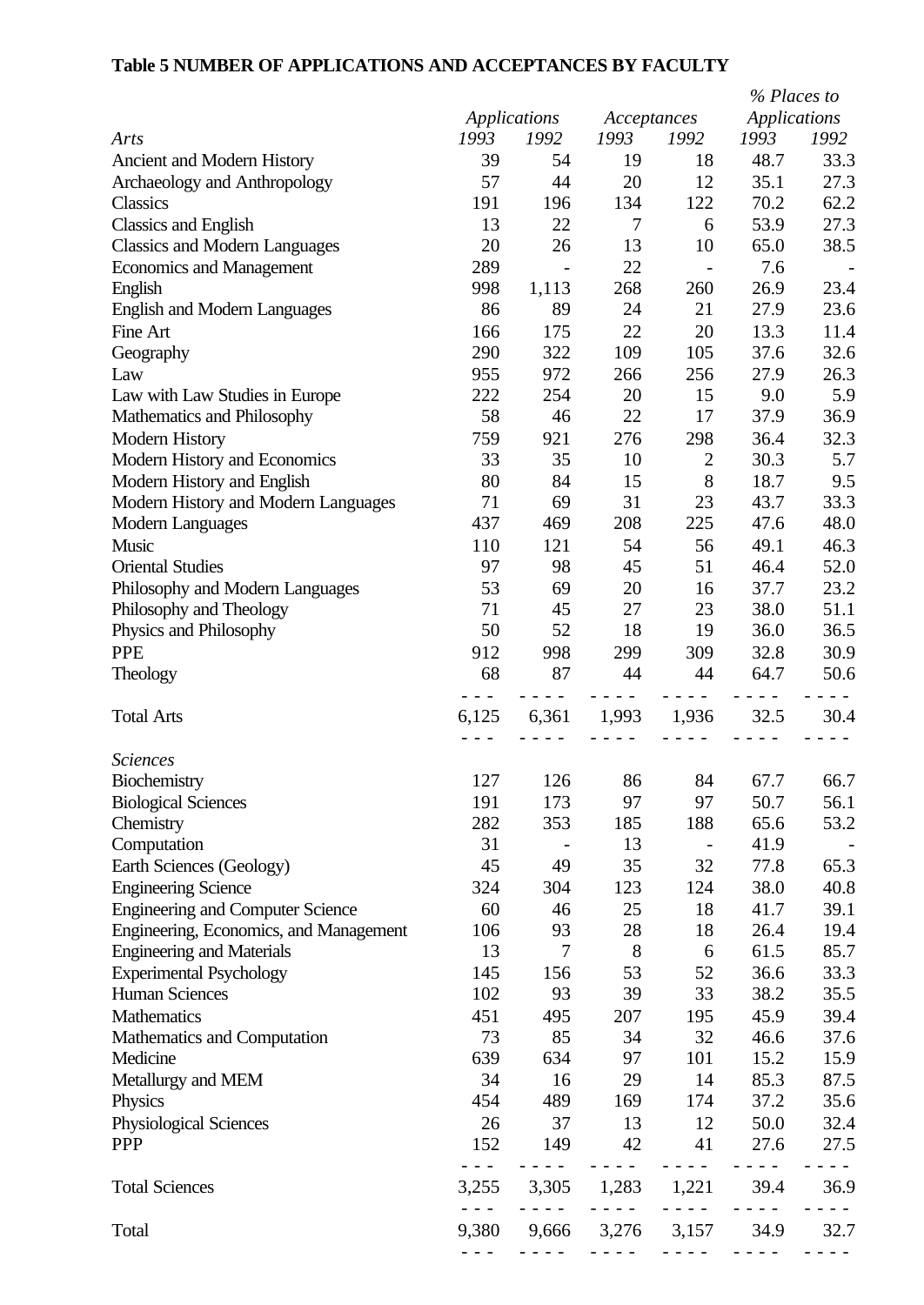|               |       | Mode E |     | Mode N      |      | Mode P |       | Total  |  |
|---------------|-------|--------|-----|-------------|------|--------|-------|--------|--|
| Accepted by   | Male  | Female |     | Male Female | Male | Female | Male  | Female |  |
| First choice  | 1,037 | 640    | 352 | 368         | 188  | 121    | 1,577 | 1,129  |  |
| Second choice | 84    | 54     | 38  | 26          | 18   | 12     | 140   | 92     |  |
| Third choice  | 32    | 33     | 18  | 17          | 11   | 5      | 61    | 55     |  |
| Other         | 78    | 53     | 25  | 36          | 14   | 16     | 117   | 105    |  |
|               | 1,231 | 780    | 433 | 447         | 231  | 154    | 1,895 | 1,381  |  |
| Total         | 2,011 |        | 880 |             | 385  |        | 3,276 |        |  |
|               |       |        |     |             |      |        |       |        |  |

#### **Table 6 ACCEPTANCES BY COLLEGE CHOICE**

*Open applicants*: candidates are given the opportunity of applying to Oxford without having to name three colleges. A total of 817 submitted completely open applications, while 2,190 named one college, and 2,178 named two colleges. The missing colleges were allocated by the Admissions Office computer which took into account the application patterns produced by the candidates who had named colleges. 145 of the 817 who submitted completely open applications gained places, which is an acceptance rate of 17.8 per cent. All colleges were allocated open application candidates; 10 were allocated fewer than 10, 13 were allocated more than 20 with one receiving 117 allocated candidates and another 114.